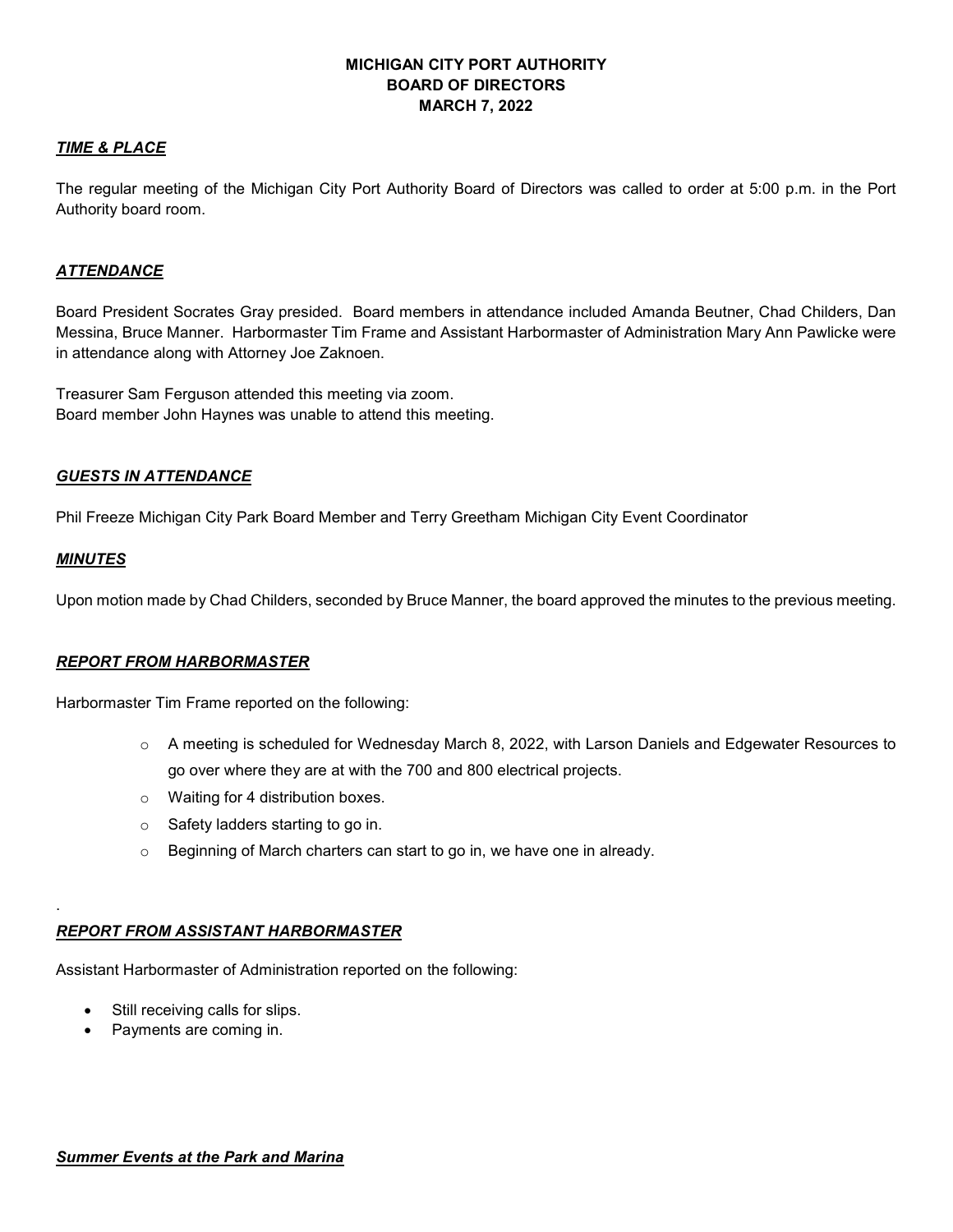*Terry Grethum gave an overview of some of the events happening in the Summer of 2022. • June 3-5, 2022: Singing Sands Sand Sculpting Events •June 25, 2022: Venetian Night •July 4, 2022: Fireworks •October 2-5, 2022: October fest* 

### *COMMITTEE REPORTS*

On behalf of the *Budget and Financial Oversight Committee***,** Mr. Gray announced the Claims Docket

**1. March 7, 2022, Claims docket Checks Total \$32,113.09** 

 Upon motion made by Amanda Beutner, seconded by Chad Childers, the board unanimously approved all bills to be paid.

- **1.** On behalf of the *Port Operations, President Gray had no report.*
- **2.** On behalf of the *Boater Communications and Special Events Committee, -*no report.
- **3.** On behalf of the *Master Planning and Special Projects Committee,* Bruce Manner -no report.
- **4.** On behalf of the *Advertising and Public Relations Committee,* Amanda Beutner no- report.

# *REPORT FROM THE ATTORNEY*

Attorney Zaknoen reported on the following:

 • Looked at Blue Chip Properties, with Tim Frame last Friday March 4, 2022. There is major repair that is needed there. Safety and the liabilities that go with the property, and maintaining the property are costly. •Looks like you must keep it always open to the public and allowing fishing off the pier, unless dangerous conditions exist.

 • Will meet this Thursday March 10, 2022, Internal Control Policies procedures, will get in touch with staff go over policies and go through interview process, then get with board and discuss findings.

#### *NEW BUSINESS*

There was no new business to discuss during this meeting.

### **OLD BUSINESS**

**Employee lunch will be held sometime in the summer.**

# *ADJOURNMENT*